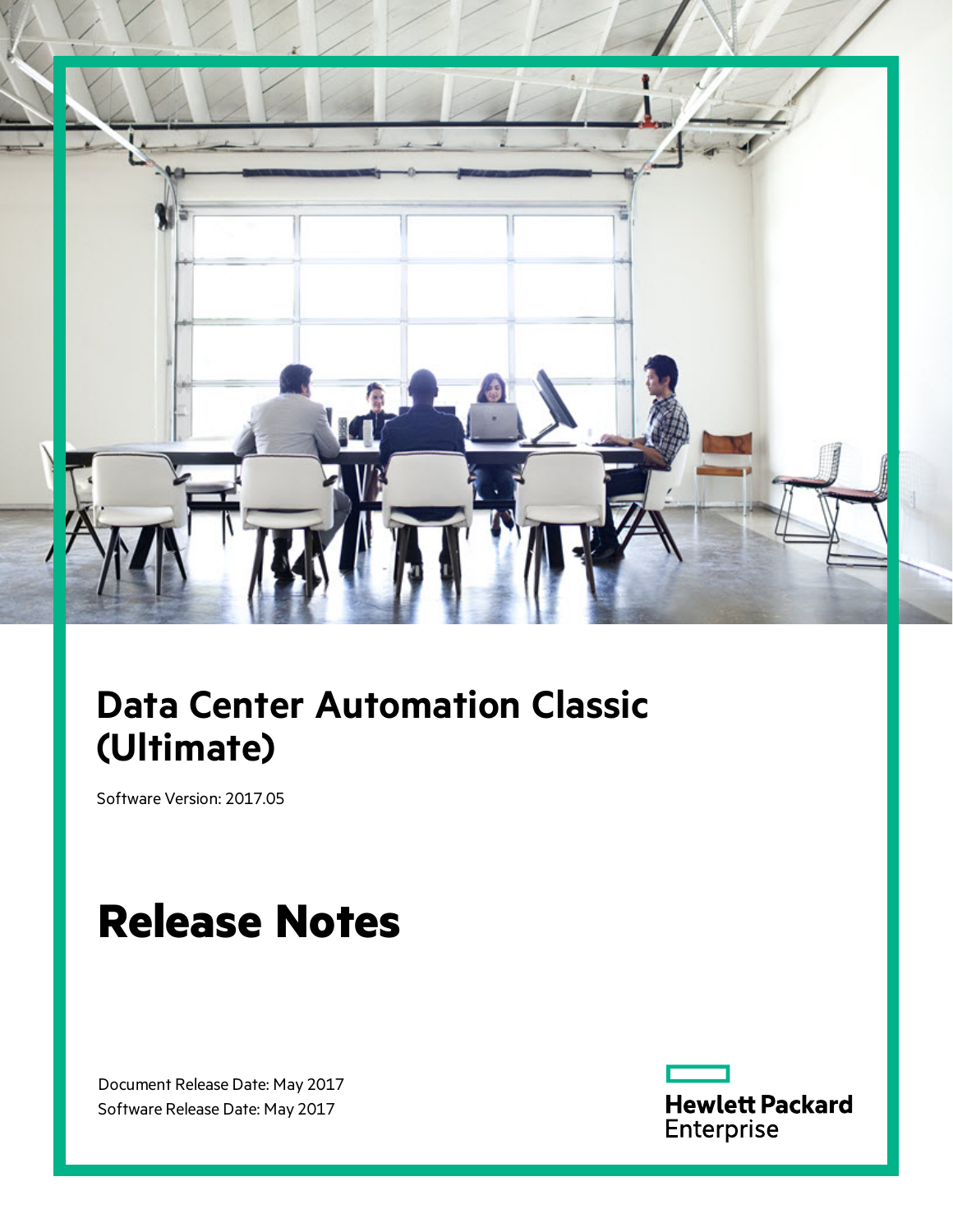### Legal Notices

#### **Warranty**

The only warranties for Hewlett Packard Enterprise products and services are set forth in the express warranty statements accompanying such products and services. Nothing herein should be construed as constituting an additional warranty. Hewlett Packard Enterprise shall not be liable for technical or editorial errors or omissions contained herein. The information contained herein is subject to change without notice.

#### Restricted Rights Legend

Confidential computer software. Valid license from Hewlett Packard Enterprise required for possession, use or copying. Consistent with FAR 12.211 and 12.212, Commercial Computer Software, Computer Software Documentation, and Technical Data for Commercial Items are licensed to the U.S. Government under vendor's standard commercial license.

#### Copyright Notice

© Copyright 2015 - 2017 Hewlett Packard Enterprise Development LP

#### Trademark Notices

Adobe™ is a trademark of Adobe Systems Incorporated.

Microsoft® and Windows® are U.S. registered trademarks of Microsoft Corporation.

UNIX® is a registered trademark of The Open Group.

This product includes an interface of the 'zlib' general purpose compression library, which is Copyright © 1995-2002 Jean-loup Gailly and Mark Adler.

### Documentation Updates

To check for recent updates or to verify that you are using the most recent edition of a document, go to: <https://softwaresupport.hpe.com/>.

This site requires that you register for an HPE Passport and to sign in. To register for an HPE Passport ID, click **Register** on the HPE Software Support site or click **Create an Account** on the HPE Passport login page.

You will also receive updated or new editions if you subscribe to the appropriate product support service. Contact your HPE sales representative for details.

#### Support

Visit the HPE Software Support site at: <https://softwaresupport.hpe.com/>.

Most of the support areas require that you register as an HPE Passport user and to sign in. Many also require a support contract. To register for an HPE Passport ID, click **Register** on the HPE Support site or click **Create an Account** on the HPE Passport login page.

To find more information about access levels, go to: <https://softwaresupport.hpe.com/web/softwaresupport/access-levels>.

**HPE Software Solutions Now** accesses the HPESW Solution and Integration Portal website. This site enables you to explore HPE Product Solutions to meet your business needs, includes a full list of Integrations between HPE Products, as well as a listing of ITIL Processes. The URL for this website is [https://softwaresupport.hpe.com/km/KM01702731.](https://softwaresupport.hpe.com/km/KM01702731)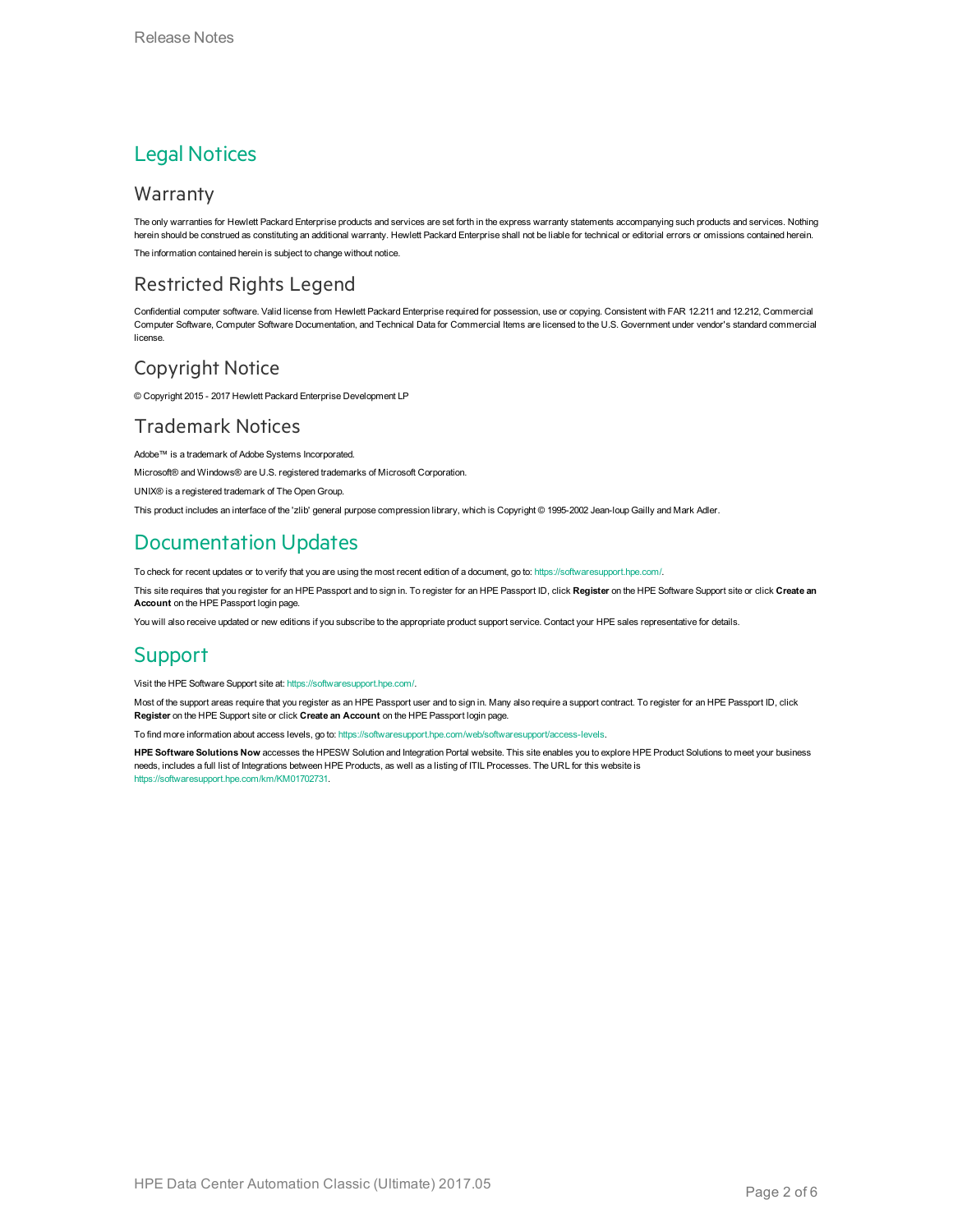### **Contents**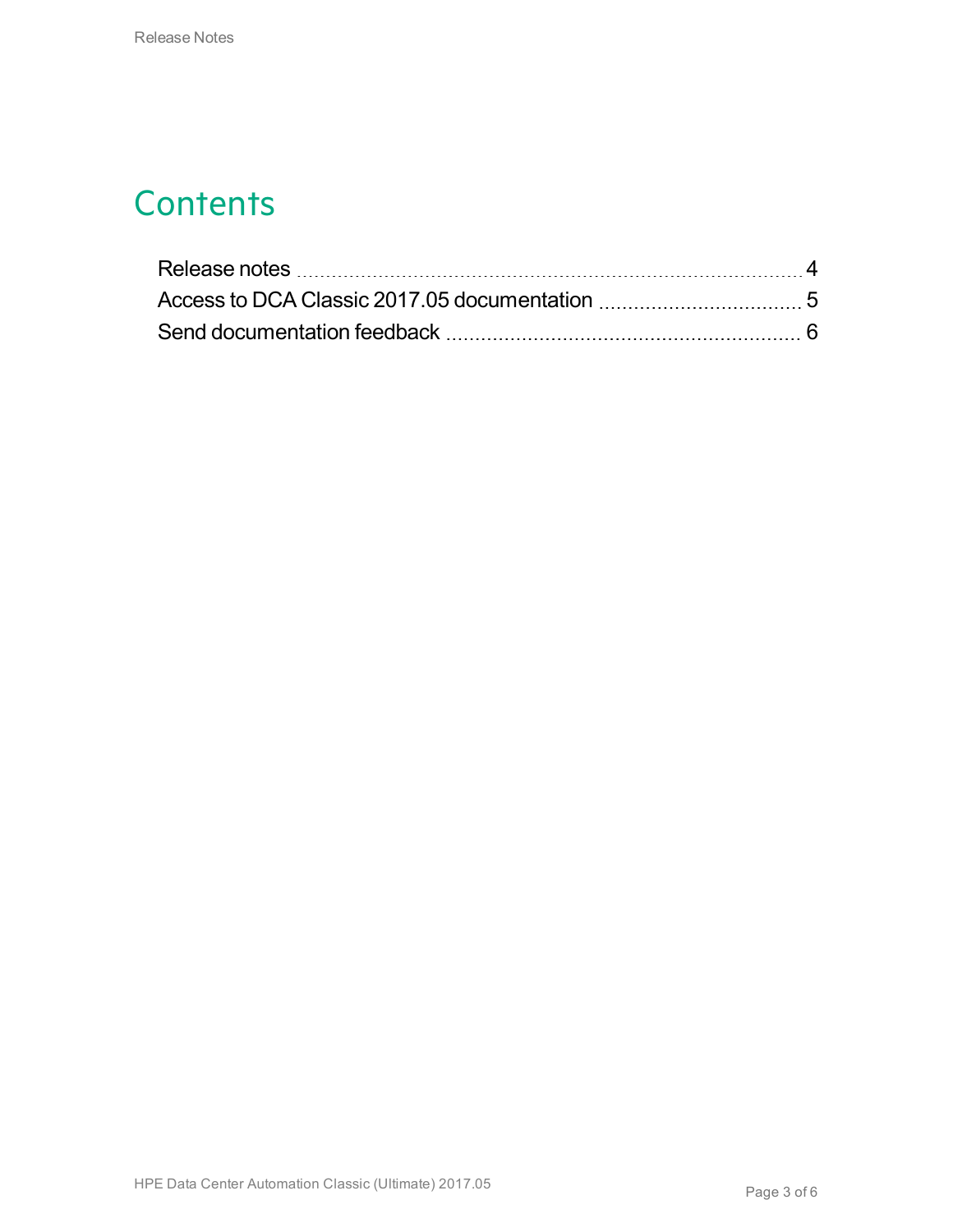### <span id="page-3-0"></span>Release notes

This section provides information about the Ultimate edition of the Data Center Automation Classic 2017.05 release.

This release is a fresh compilation of products in its entirety to provide a complete data center automation experience. Therefore, there is no upgrade path from any previous version of the DCA Suite to DCA Classic 2017.05.

The following products comprise the DCA Classic Ultimate edition:

- **.** Server [Automation](https://softwaresupport.hpe.com/km/KM02790390) 10.60
- Operations [Orchestration](https://softwaresupport.hpe.com/km/KM02518005) 10.70
- Database and [Middleware](https://softwaresupport.hpe.com/km/KM02364830) Automation 10.50 Premium
- IT Operations [Compliance](https://softwaresupport.hpe.com/km/KM02583928) 1.20
- [Operations](https://softwaresupport.hpe.com/km/KM02695559) Bridge Reporter 10.10
- Cloud [Optimizer](https://softwaresupport.hpe.com/km/KM02469453) (CO) 3.01

For more information about the products and support matrix details, see the product-specific documentation on the HPE Software Support site.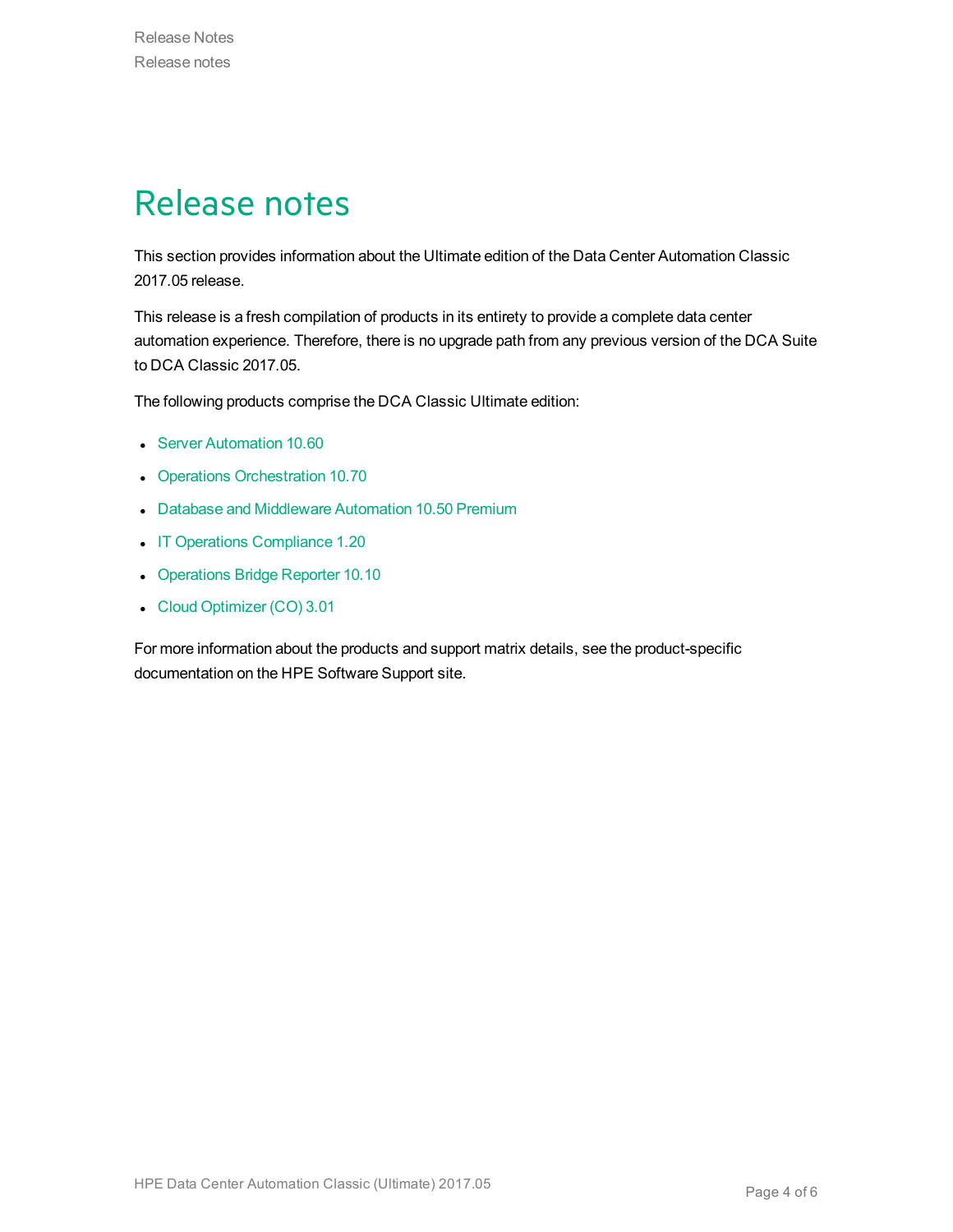# <span id="page-4-0"></span>Access to DCA Classic 2017.05 documentation

All DCA Classic 2017.05 documentation is available as individual documents on the HPE Software Support site. This site allows access to guides, release notes, support matrices, and white papers for all current and past releases. The HPE Software Support site requires an HPE Passport, which you can create once you access the site. After signing in, click the Search button and begin filtering documentation and knowledge documents using the filter panel.

Download the **[Documentation](https://softwaresupport.hpe.com/km/KM02710403) Library** and to then download the rest of the DCA Classic 2017.05 documents, click the **go** link.